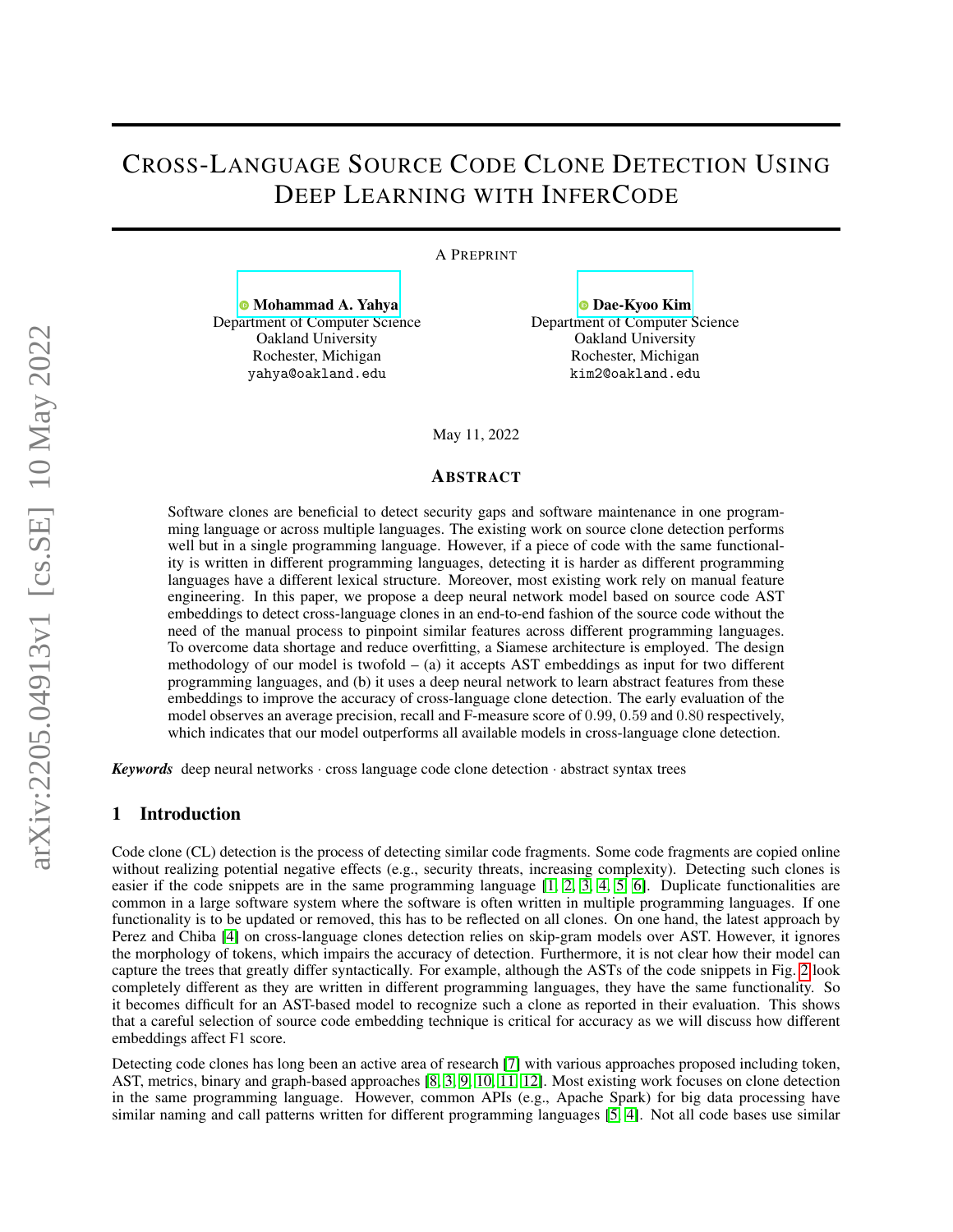APIs. To date, the latest approaches are not end-to-end, meaning that exhaustive feature engineering has to take place to prepare data. Our preliminary study [\[13\]](#page-8-12) shows that about 90% of code clone detection using deep learning was performed on top of a single language and only %10 was about cross-language clone detection. The latest approaches on cross-language code clone detection use low quality features for training, which makes it difficult to train a Siamese architecture which we use in our work to improve accuracy. Code clone fits into four main categories– Type I which is textual clones (i.e., identical code), Type II is lexical clones (e.g., different identifiers), Type III which is syntactic clones (e.g., additional statements), and Type IV which is semantic clones or purely semantic (i.e., the same logic) [\[14,](#page-8-13) [15\]](#page-8-14). In this work, we focus on Type III. It has been reported that Type III clones are more frequent than other types of clones [\[16,](#page-8-15) [17,](#page-8-16) [18\]](#page-8-17).

In this paper, we present an end-to-end cross-language clone detection approach based on embeddings of ASTs using InferCode [\[19\]](#page-8-18). Inspired by TBCNN [\[20,](#page-8-19) [21\]](#page-8-20), InferCode captures the syntactical essence of a program as a vector. Our model takes the pre-trained embeddings from InferCode as input to learn abstract features by grouping related embeddings through the contrastive loss function which guarantees to have similar embeddings together, but dissimilar embeddings far apart. We make the following contributions.

- We present a cross-language clone detection across any two languages. In this work, we demonstrate finding clones between Java and Python source code.
- We created a dataset of pairs containing around 40,000 code snippets that contain code that has similar and dissimilar pairs.
- We improved the state-of-the-art work for cross-language code clone detection by over %10.

The remainder of the paper is organized as follows. Section [2](#page-1-0) covers up-to-date approaches in clone detection with their pros and cons. Section [3](#page-2-0) discusses InferCode in comparison with other embedding techniques. Section [4](#page-3-0) describes the proposed model. Section [5](#page-6-0) presents the results of evaluation. Section [6](#page-7-0) concludes the work with discussion on future work.

# <span id="page-1-0"></span>2 Related Work

There exist several comprehensive literature reviews on code clone detection which provide a great insight on the trend in the area. Ratten et al. [\[22\]](#page-9-0) reviewed the papers published until 2012 on Type I-IV clones and approaches to detect them. Azeem et al. [\[23\]](#page-9-1) conducted a survey of the papers published from 2000 to 2017 that covers how machine learning is used to detect code smells including duplicate code that can be similar to code clone. Maggie et al. [\[13\]](#page-8-12) added to the previous by including up-to-date deep learning approaches on both single-language and cross-language clone detection where they found only a little work existing on the latter and emphasized the need for more research effort in the area. Sobrinho et al. [\[24\]](#page-9-2) covered types of sub-optimal code or bad smells that may lead to undesirable effects on code maintenance, where bad smells can be any of duplicate code (clone) and large class.

Wei and Li [\[25\]](#page-9-3) used LSTM to learn representations of code fragments in clone detection in a single language. LSTM uses seq2seq to learn output sequence from input sequence. LSTM autoencoder [\[26,](#page-9-4) [27\]](#page-9-5) reconstructs output from decoded input one step at a time, which makes it suitable for sequence generation. The main disadvantage of seq2seqbased LSTM is their bottleneck issues as information tends to get lost, which affects the prediction capability of the model [\[28,](#page-9-6) [29\]](#page-9-7). LSTM may be applied to cross-language clone detection where it can produce next AST tokens in one language for given AST tokens encoded in another language. We followed the same approach in our LSTM experiment but over InferCode embeddings.

Perez et al. [\[4\]](#page-8-3) used a 45k dataset of Java and Python clones. A vocabulary map is generated from a set of AST trees of programs, containing a set of tokens together with their types and values. Then, a skip-gram model is used to generate a token-level node vector representation where nodes belong to an AST of source code in Python or Java. These token-level vectors of nodes are then fed as input to a supervised neural model that learns the embeddings of the vectors so that it becomes easier to compare two probable clones based on their embedding. They take the advantage of AST structures to define the context of a token in AST instead of windows used in natural language processing. A node context is customizable in the skip-gram model to include as many children as possible. The context also includes one parent, which establishes a child-parent relationship in the context. The context of a node is defined by the ancestors, descendants, and siblings of the node within a given window which is amenable. The skip-gram model used in their work is very similar to Tree-based Convolutional Neural Network (TBCNN) [\[20,](#page-8-19) [21\]](#page-8-20). The later, however, uses a context window of size 2. They also used three additional algorithms to find the context of a node and produced a list of node indices along with node contexts. Once data generation is done, the data is used to train the skip-gram model using the negative sampling objective loss function. Finally, the vectors learned through the skip-gram model are passed to a Siamese network to find similarity score between two code snippets written in Java and Python. They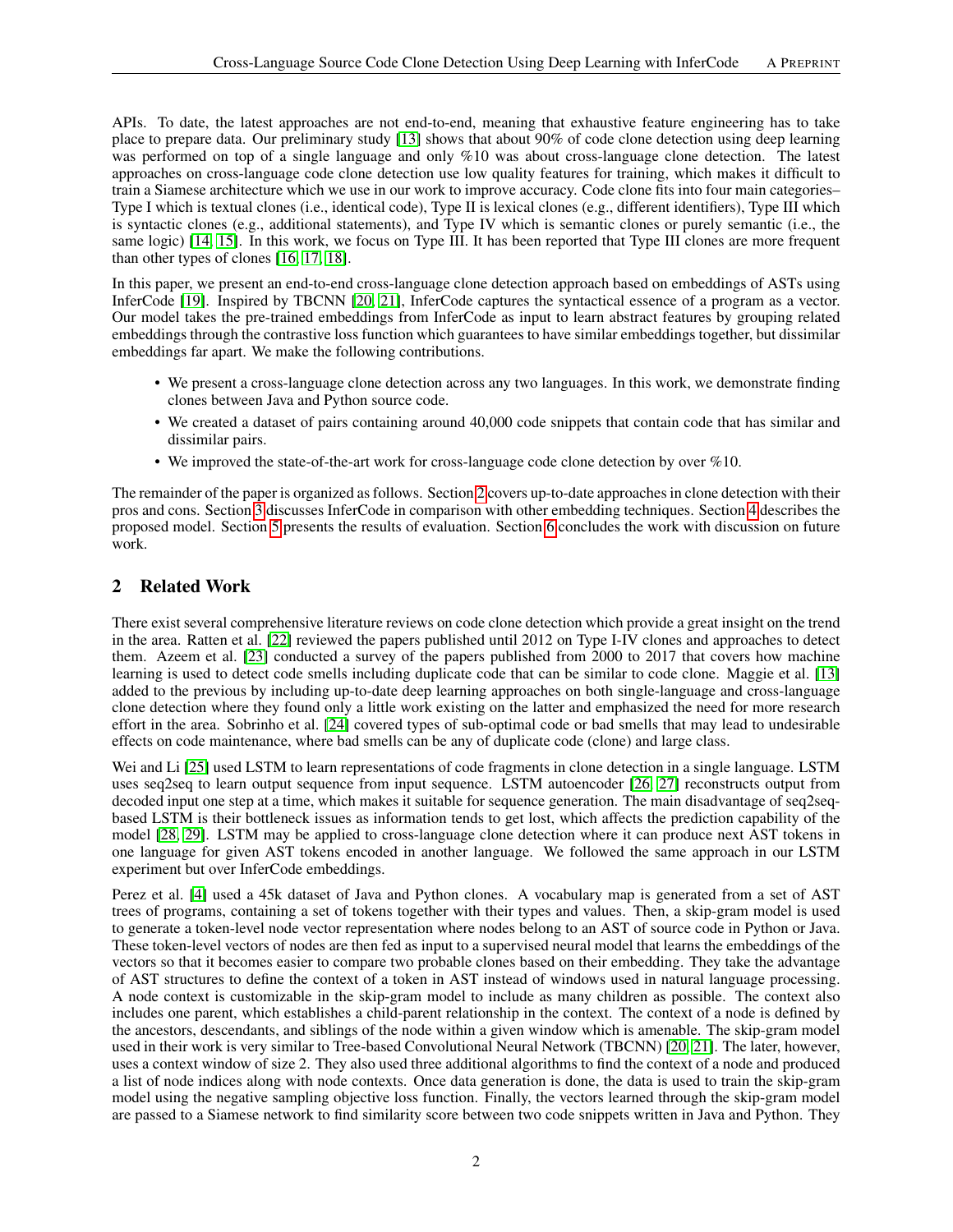found that increasing the sibling window decreases clone detection, while keeping the window size short for ancestors and descendants increases clone detection accuracy, which is confirmed with TBCNN results.

Sajnani et al. [\[2\]](#page-8-1) developed a SourcererCC that is token-based large-scale clone detection tool based on the lexical approach [\[30\]](#page-9-8), which has the ability to achieve high precision and recall as compared to other tools and works best with near-miss Type III clone (not Type IV though), where Type III differ at statement level and near miss to mean that minor to significant editing changes occur in the copy/pasted fragments. They included 25k projects with 250 millions of code and 3 million examples. The tool works by comparing bag-of-tokens of code fragments that uses an optimized partial index of sub-blocks of a code block to quickly query the potential clones to achieve high scalability. The code block is reduced to (token, frequency) pairs, where frequency denotes the number of times token appeared in a code block. A token could be a keyword, literal, and identifier from a given source code. They use overlap similarity function between two pairs of source code. Overlap has to achieve certain threshold  $\alpha$  to be considered as a clone.

Saini et al. [\[1\]](#page-8-0) put a method-level, named Oreo, to detect clones in the twilight zone that is between Type III and Type IV, which is very difficult to detect. Oreo combines machine learning, information retrieval, and lexical-based software metrics, semantic scanner on methods to find clones. BigCloneBench dataset has a variety of clone types between Type III and Type IV including Very Strongly Type-3, Strongly Type-3, Moderately Type-3, and Weakly Type-3 [\[31\]](#page-9-9). Each method in a pair has to go through a combination of size-based and semantic-based filters in order to survive and reaches machine learning classifier for clone detection. Sized-based filter mandates that a pair of methods sizes should be close. Semantic-based filter based on action tokens extracted from methods calls in the code body and fields, so for two methods they find the overlap between tokens  $\langle t, freq \rangle$  to find if they are semantically similar, where t is the action token and  $freq$  is the frequency of action token [\[32\]](#page-9-10). Then the pair is passed to another a supervised machine learning based on Siamese architecture to assist further in detecting if the pair is clone. Out of 24 software metrics they used to filter out non-probable clones, 5 are proposed by Saini et al. which are type literals as they noticed that methods with similar functionality have similar literal types. They also reported that action tokens not only good for semantic comparison but also in detecting Type III clone [\[2\]](#page-8-1). Software metrics are resilient to changes in identifiers and literals, which make them very popular not only to detect Type I and Type II clones [\[33,](#page-9-11) [34,](#page-9-12) [35\]](#page-9-13) but also up to Type III clones. where for a given pair of methods, they should have close software metrics to be considered as clones based on a predefined threshold  $\lambda$  decided by author. After collecting metrics from data, a vector of size 48 is fed to Siamese architecture with dropout, relative entropy loss function and stochastic gradient descent optimizer.

Nafi et al. [\[5\]](#page-8-4) proposed the CLCDSA model to detect cross-language code clones using both semantic features and syntactic features of pairs of code fragments in Java, Python, and C#. After heuristic and manual study, they elicited 9 features out of 24 total features from Saini et al.'s work [\[1\]](#page-8-0) as based on heuritsitc study, they found these 9 features are more frequent in cross-language setup. Moreover, these 9 features yield similar metrics between different but functionally similar programming languages. While their model achieved higher scores compared to Perez et al.'s work [\[4\]](#page-8-3), there are many preconditions imposed. For example, in addition to exhaustive feature selection, they included API documentation as part of finding clones, which adds an extra burden on the CL model. Also, they demand that pairs have to go through the API call similarity filter based on the skip-gram model to measure the possibility of being clones before clone detection starts. To conclude, this is not an end-to-end approach and extensive feature processing has to take place ahead.

## <span id="page-2-0"></span>3 Source Code Embeddings and InferCode

In this section, we give an overview of embedding techniques and InferCode [\[19\]](#page-8-18) which is used as the main source code embeddings in this work. There are many source code embedding techniques published recently including code2seq [\[36\]](#page-9-14) and code2vec [\[37\]](#page-9-15) which are denoted as code2\*. These approaches enumerate over a set of AST  $k$ paths between terminals. As a result, a pair of terminals is selected each time different from all other pairs. It then uses an attention mechanism to select the path that will most likely contribute to the prediction. Strictly speaking, their embeddings are meant only for a specific task in mind, which can threat the validity of our work if we are to use them for cross-language clone detection. Subsequent attempts improved code2\* by obfuscating code which increased accuracy for many downstream tasks including method name prediction [\[38\]](#page-9-16). code2\* take AST paths as input and fed them to a recurrent neural network (RNN) powered with attention to recognize which subtree contributes the most to predict the label. code2\* encode all AST paths and then determine which path contributes the most to the final output during decoding. At the decoding step, code2\* run over each path from AST and decode it to the target sequence one token at a time using Long Short Term Memory (LSTM) [\[39\]](#page-9-17). The decoder also uses an attention mechanism with decoder hidden state to produce each target token one at a time.

InferCode is an end-to-end self-supervised model that does not need a human to label data, which boosters the model's generalizability. The model also learns labels from the code by itself. InferCode uses TBCNN to loop over AST to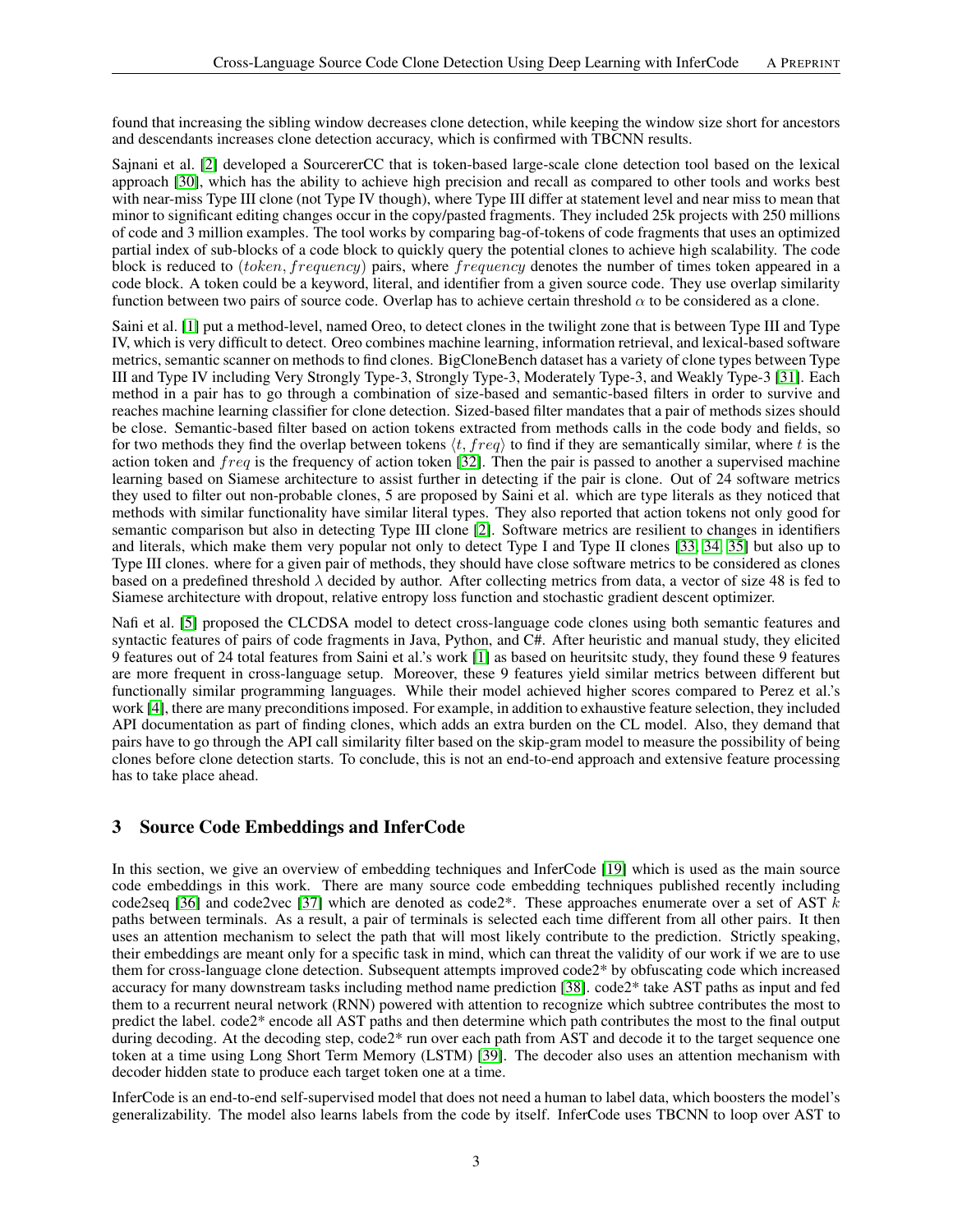embed the whole subtree into a vector that describes the whole code snippet, so that it becomes easier to compare the given code to other source code snippets in different languages. Fig. [1](#page-3-1) shows looping over an subtree. Each node in the subtree  $v_i$  in AST tree T is associated with D-dimensional vector  $x_v \in \mathbb{R}^D$  as input feature that represents  $x_v = x_{type} + x_{token}$  (token and text of node  $v_i$ ) and then hidden representation  $h_v$  is extracted. Embeddings for types and texts of nodes are also learnable as  $W^{type}$ ,  $W^{text}$ . Also, 3 additional weight matrices are introduced for each node  $W^t, W^l, W^r$  representing top, left and right.

<span id="page-3-1"></span>InferCode tweaked TBCNN to include the textual information of code besides the type information provided by the original implementation of TBCNN. InferCode also replaces the dynamic max pooling layer with an attention mechanism to reduce information loss in the aggregation of all information from all nodes into a single vector where each parent accumulates the information of its children nodes at one level. InferCode utilizes a special filter that is designed to loop over subtrees and embed their information to output a feature map that replaces the traditional convolution filter used in convolutional neural networks (CNNs). Based on the subtree of source code AST, InferCode predicts the possibility of a subtree belonging to an AST.



Figure 1: TBCNN loops over a subtree for embedding. Each parent node accumulates the information of its descendants.

#### <span id="page-3-0"></span>4 Model Architecture

In this section, we describe how we used Siamese architecture to take pairs of code snippets embeddings to find out if they are clones or not. Unlike Perez et al. work, we did the opposite by using shared weights between the 2 branches of the network because we think that existing embeddding for both are based on statement level as we explained how TBCNN work, so we consider both to be very close to each other and in the same domain.

#### 4.1 Subtrees Comparison

It is a good start to loop over subtrees of AST, but this leads to an exponential running algorithm. For two binary trees, which is not the case mostly for AST of code, of levels i, j respectively, we have to loop over  $2^i \times 2^j$  in order to find out if the two ASTs for two source codes written in Python and Java are similar. We can add a margin on how many subtrees has to match before we consider two ASTs to be similar or clones. What is more interesting is if can aggregate all information obtained from all nodes before the a specific node in AST that will yield the context around that node. We found that InferCode built on similar reasoning [\[19\]](#page-8-18). This not only helps to detect exact clones but also near miss clones.

To reduce number of subtrees comparison for cross CL, we can use hashing trick by hashing all possible subtrees of source codes in Python and Java and then compare those that fits in the same bucket [\[8\]](#page-8-7). This can be challenging if there is a slight variations among subtrees as slight change in subtree will yield different bucket in the hash table, so mainly depending on exact subtrees matching into our approach is not wise as Python and Java ASTs does not share much similarity at syntax level compared to code clones written in the same language. Consider the following clones in Python and Java that are supposed to take substrings of input string and append all substrings together Fig[.2.](#page-4-0) Both subtrees and tokens names taken would help in previous scenario scenario as if we take token names or subtrees individually to detect clones would be difficult. If the programs were written in the same language, we would have both semantic and syntactic match [\[40,](#page-9-18) [41\]](#page-9-19), also it can be the case for cross language clones.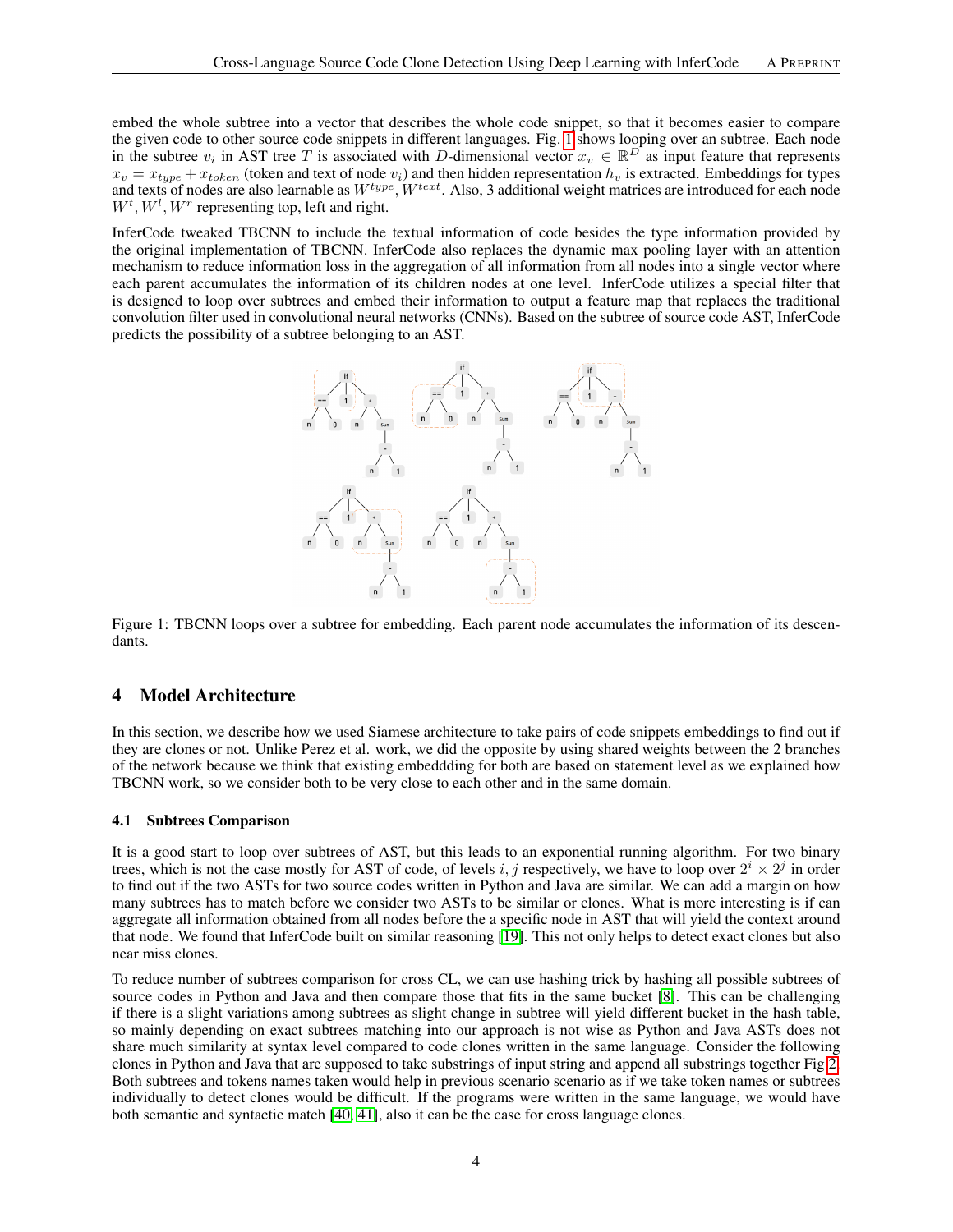<span id="page-4-0"></span>We should also do the same across all other languages in case the same functionality is replicated. Fig. [2](#page-4-0) is one simple example where clone detection can prove helpful, although it can be more intricate in production software as fragments pieces can have complex functionalities.



Figure 2: Python and Java code that iterates over substrings and add a backslash '\' between all substrings before appending all substrings back together. This might better fit Type IV clone category.

In Fig[.2,](#page-4-0) although the two programs are functionally the same, yet their API call similarity is quite different. Java API calls made are IN(), SUBSTRING() and NEXTINT() and for Python API calls are INPUT(), SPLIT(), STRIP() and INSERT(). Only INPUT and IN are similar both at syntactic level and API documentation level, however the others are different. So, API similarity action filter proposed by CLCDSA will drop our example provided above.

#### <span id="page-4-1"></span>4.2 Siamese Architecture

Simple cosine similarity metrics or Euclidean distance metrics can be used to find how similar two embeddings are. However, we decided to use Siamese architecture for this purpose as we are looking to train the network to learn similarity of embeddings pairs and also dissimilar pairs. Siamese architecture is an architecture built exclusively for similarity computation. It is composed of two or more equivalent parallel networks that have the same architecture and trainable parameters [\[42\]](#page-9-20). Parallel networks are updated during backpropagation with the same value. In addition, Siamese architecture needs less data to be trained, which makes it suitable in this work as we deal with more than  $40k$ pairs of similar and dissimilar embeddings of Java and Python code. Siamese architecture has been widely used since it was developed for various tasks such as images similarity, text similarity, plagiarism detection, and many others (e.g., [\[43,](#page-10-0) [44,](#page-10-1) [45\]](#page-10-2)).

We provide our Siamese architecture with pairs of similar embeddings followed by dissimilar embeddings. We annotate the dataset with similarity score in  $label \in \{0,1\}$  or a label that explicitly tells that a pair is similar or not. We also use the contrastive loss function to calculate the distance of every pair and find how far they are based on the preset threshold [\[42\]](#page-9-20). Fig [3](#page-5-0) shows two sub models to process the pairs which can be similar and dissimilar. Then, we measure the similarity between the output of the two networks using the Euclidean distance. During the backpropagation of the model per the output of the loss function, the layers are updated based on the similarity or dissimilarity of pairs.

Although Euclidean distance is suitable for measuring the distance between two points, in a large dimensional space, all points tend to be far apart by the Euclidean measure. In higher dimensions, the angle between vectors is a more effective measure. The cosine distance measures the cosine of the angle between the vectors. The cosine of identical vectors is 1 while orthogonal and opposite vectors are 0 and -1 respectively.

The contrastive loss function is proven to be effective in unsupervised learning. This loss will learn from neighbourhood embeddings of source code by pushing similar pairs together and dissimilar pairs apart, which makes it suitable in our use case. Contrastive loss looks similar to the softmax function with the addition of the vector similarity and a normalization factor. The similarity function is just the cosine distance discussed earlier. The other difference is that values in the denominator are the cosine distance from the positive samples to the negative samples; not very different from CrossEntropyLoss [\[46\]](#page-10-3). The intuition here is that we want our similar vectors to be as close to 1 as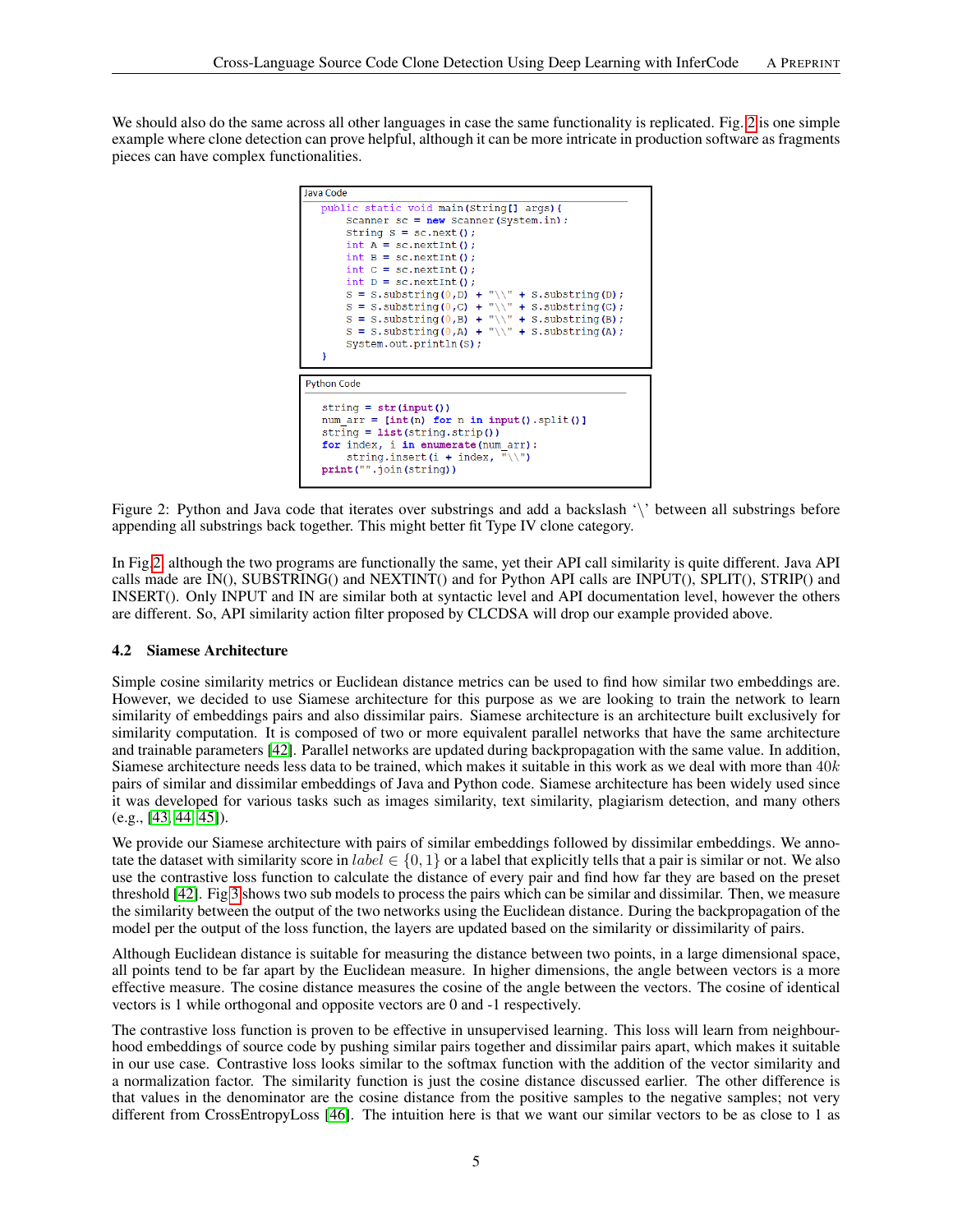<span id="page-5-0"></span>

Figure 3: Siamese model we used along with 2 parallel networks one for each input of a pair whether it is clone or not.

possible, since that is the optimal loss. We want the negative samples to be close to 0, since any non-zero values will reduce the value of similar vectors. Given embeddings of Python and Java pairs (clones or not clones) defined as  $\forall py_{emb}, java_{emb} \in \mathbb{R}^N$ , where N is the dimension of the embedding, the task is the find the distance between the output  $\tilde{O}_W(em)$  of Siamese network parameterized by weight matrix  $W$ :

$$
D_W \left( p y_{emb}, j a v a_{emb} \right) = || \ O_W \left( p y_{emb} \right) - O_W \left( j a v a_{emb} \right) ||_2
$$
\n
$$
(1)
$$

Once that is found, the output is passed to the loss function for one pair:

$$
L(Y, W, py_{emb}, jv_{emb}) = (1 - Y)\frac{1}{2}(D_W)^2 +
$$
  
(Y) $\frac{1}{2}$ {max(0, m - D\_W)}<sup>2</sup> (2)

where  $Y \in \{0,1\}$ , where 1 indicates the pair is clone and 0 otherwise. To find the total loss of all pairs 2K, as we have  $K$  clone pairs and  $K$  dissimilar pairs:

$$
L(W) = \sum_{i=1}^{2k} L(W, Y, py_{emb}^i, jv_{emb}^i)
$$
\n(3)

For similar pairs, we have  $(1 - Y) \frac{1}{2} \left( D_W (x_i)^2 \right) + 0$  and  $0 + (Y) \frac{1}{2} \left( \max \{0, m - D_W (x_i)\}^2 \right)$  when the pairs are dissimilar, where  $x_i$  is embedding i. To penalize the loss function, we need to have a margin m when our inputs are dissimilar. If distance goes above this margin  $m < D_W(x_i)$ , it will yield a negative number and thus, 0 will be chosen. In that case, the whole equation will equate to 0 if we exceed the margin and the network is not updated.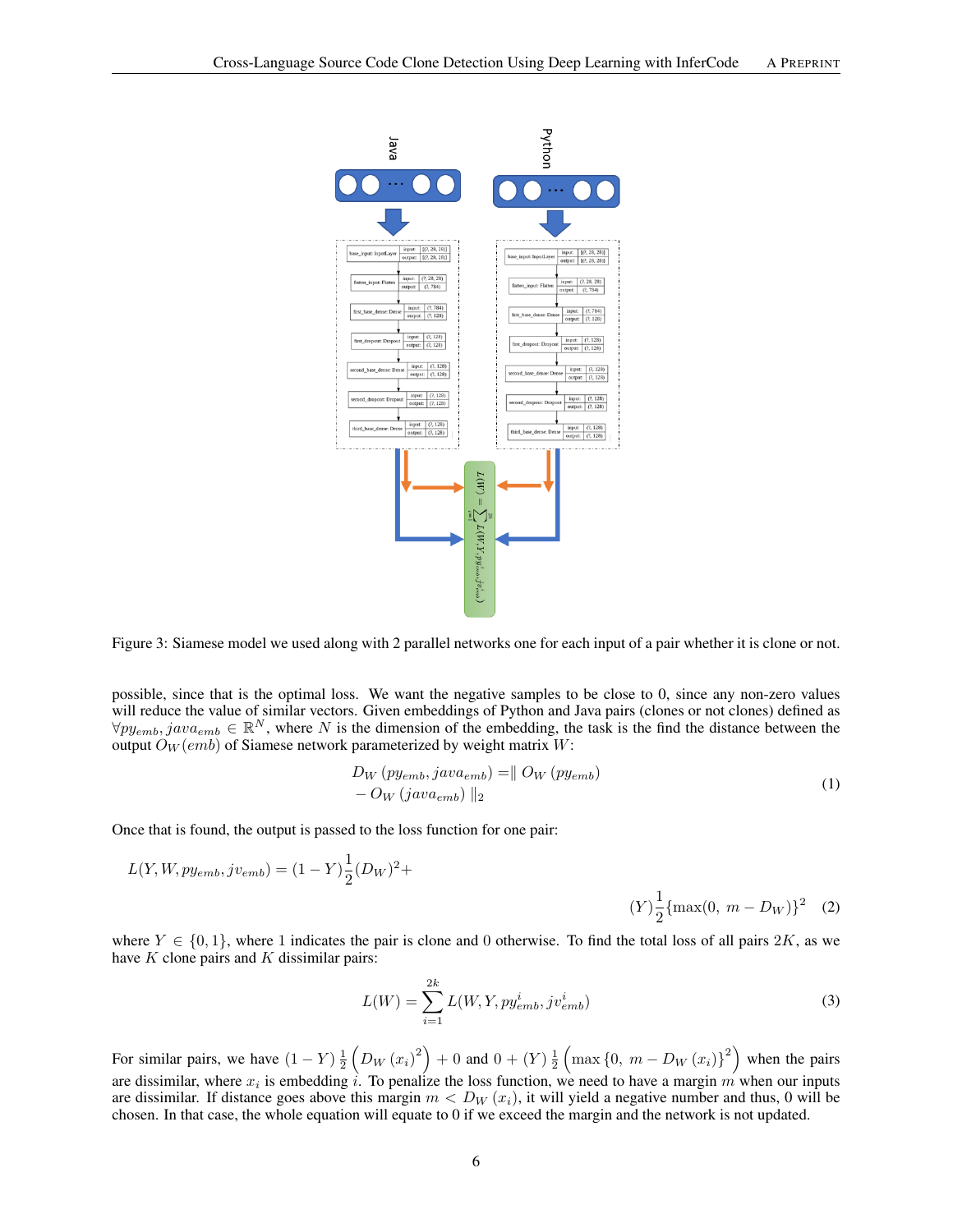# <span id="page-6-0"></span>5 Evaluation

In this section, we evaluate two models on the dataset of clones and dissimilar pairs. The first model is LSTM with teacher forcing and Bahdanau Attention over AST tokens. The second is our model over the same dataset. The trained model used in this work and its manual are available online <sup>[1](#page-6-1)</sup>.

#### 5.1 LSTM with Bahdanau Attention

We use LSTM with the Bahdanau Attention formulas [\[47\]](#page-10-4) to find attention. We have formulated the cross language clone detection task in our early experiments as a sequence to sequence (seq2seq) problem where we take ASTs of code snippets as input in one programming language and feed it to the LSTM autoencoder. The encoder of LSTM takes the parsed ASTM tokens one by one at each timestep. The decoder then will decode output one step at a time. Then we challenged LSTM based seq2seq model to map input in of input AST to output AST. The model achieved 0.5 F1 score, but with poor generalization in Fig. below. While passing hidden states between LSTM unit cells as time goes increases accuracy as results below show, not passing states between layers does not perform poorly. The goal is to encode Python script and then decode to get the clone in Java. We will use as well in this experiment teacher forcing to accelerate training of LSTM Autoencoder. We have trained the LSTM model with 16 unit cells, train data 14280, test size 3569, 500 epochs, 20 patience degree, adaptable learning rate, *rmsprop* optimizer and mse loss. We tried different testing scenarios by changing number unit cells and optimization function, but the model stops between 22-27 epochs with negligible increase in F1 score. F1 score for this model 0.53 F1 and 0.31 validation loss.

In teacher forcing, we use the ground truth output in the current time step (available in the training data) to compute the system state in the next time steps. Teacher Forcing is a method to train encoder-decoder models in Seq2Seq model to accelerate training. Teacher Forcing can only be used at Training as experiments show we get bad predictions. Even though Teacher Forcing improves the training process by fast converging, the model has generate low accuracy even with the training data. Nevertheless, LSTM model with TF gives better F1 score than LSTM with BL despite that LSTM with BL shows stabilized training as Fig. [4](#page-7-1) shows.

Problem with vanilla LSTM Autoencoder model is the use of a fixed-length context vector. Dzmitry et al. conjectured that this limitation may make the basic encoder–decoder approach to underperform with long sequences and as a result information will be lost. To verify this conjecture, we conducted experiments on different time steps of LSTM model: 1)When the sequence size or number of time steps is 4, encoder-decoder model terminates at Epoch 31 with %99 accuracy score, and 2)When the number of time steps is 16, encoder-decoder model runs all the 40 epochs and finishes with only %36 accuracy score. That is, as argued, Encoder Decoder model underperforms with long sequences. We use not only the last hidden and cell states but also the decoder's hidden states generated at all the time steps. Also, we use all the decoder's hidden states at all consecutive time steps. We start by initializing the decoder states by using the last states of the encoder as usual. Then at each decoding time step: 1) We use encoder's all hidden states and the previous decoder's output to calculate a global context vector by applying an Attention Mechanism, and 2) Lastly, we concatenate the Context Vector with the previous Decoder's output to create the input to the decoder. We used in LSTM+BL (LSTM with Bahdanau Additive style) experiment  $v_a^T \tan \frac{h}{w_a} \tan \frac{h}{w_a} + W_2 h_s$ ) score as defined by BL Style [\[47\]](#page-10-4),

$$
score(h_t, h_s) = \begin{cases} h_t^T W h_s \\ v_a^T \tanh(W_1 h_t + W_2 h_s) \end{cases} (4)
$$

where  $h_s$  represents all the hidden states of the encoder,  $h_t$  is the previous hidden states of the decoder (previous time step output), and finally  $W$  is the weight matrix for parameterizing the calculations. To find attention (which AST) tokens are most likely to influence mapping Python code to Java code), we calculate a score to relate the Encoder's all hidden states and the previous Decoder's output. So we will compare encoders all hidden states and previous decoder's output to create a score. Then calculate attention weights is very similar a softmax of the values we calculated in context vector step,

$$
\alpha_{ts} = \frac{\exp(score\left(h_t, h_s\right))}{\sum\limits_{s'=1}^{S} \exp(score\left(h_t, h_s\right))}
$$
\n(5)

Finally, to calculate the context vector  $c_t$  below by applying the attention weights onto decoder hidden states  $h_s$ . Thus, we will have weighted decoder hidden states at the end. This will weaken features from encoder hidden states that

<span id="page-6-1"></span><sup>1</sup> https://bitbucket.org/MohammadAbrahiam/crosslanguagecloneyahyaetal/src/master/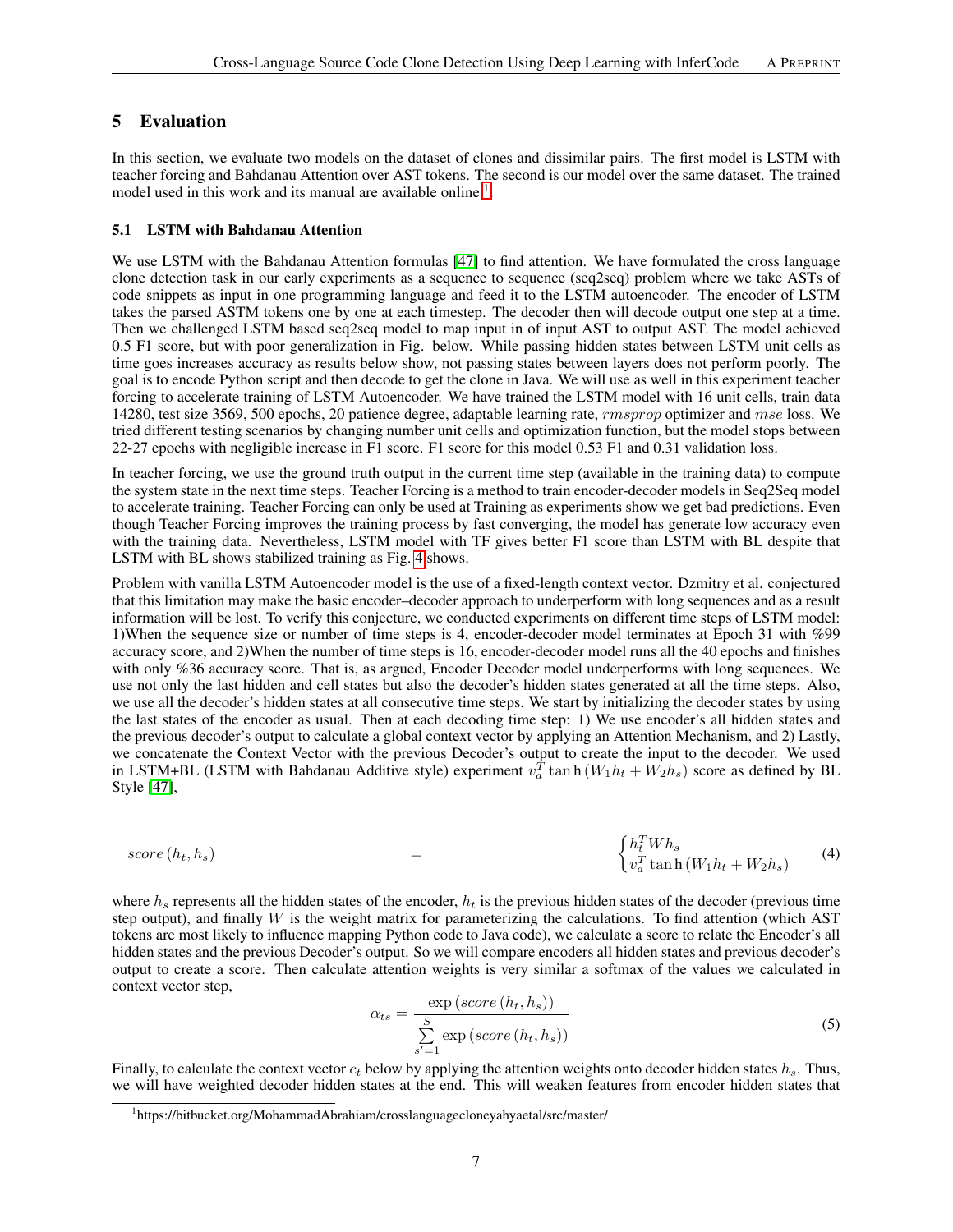Table 1: LSTM Model Results on Cross Language Clone detection between Java and Python embeddings. LSTM AE stands for LSTM Autoencoder. LSTM + TF stands for LSTM with teacher forcing. LSTM with BL stands for Bahdanau and Luong Attention.

| <b>Models</b>   | <b>Precesion</b> | Recall | <b>F1-Measure</b> |
|-----------------|------------------|--------|-------------------|
| Vanilla LSTM AE | 0.60             | 0.45   | 0.53              |
| LSTM+TF         | 0.62             | 0.53   | 0.56              |
| LSTM+BL         | 0.59             | 0.45   | 0.54              |

Table 2: Siamese Model Results on Cross Language Clone detection between Java and Python embeddings compared to other models.

| <b>Models</b>          | <b>Precision</b> | Recall | <b>F1-Measure</b> |
|------------------------|------------------|--------|-------------------|
| Our Model              | 0.99             | 0.59   | 0.80              |
| CLDSA                  | 0.67             | 0.65   | 0.66              |
| Daniel's Siamese Model | 0.66             | 0.83   | 0.66              |

<span id="page-7-1"></span>attribute less to current decoder output hidden state,

$$
c_t = \sum_s \alpha_{ts} h_s \tag{6}
$$



Figure 4: Training loss (blue) and validation loss (orange) of LSTM+TF on the right and LSTM+BL on the left. The training loss of LSTM+BL converges to validation loss better than LSTM+TF.

#### 5.2 Siamese Model Network

Siamese network accepts pairs from the same domain. Unlike Perez et al.'s work, they did not share the weights across base network of Siamese network for the pair as they considered them to be in different domains as one source code is in Java while the other is in Python. Instead, we did the opposite and we share the weights across the two branches of base network that accept pair.

Based on experiments, we noticed that Siamese networks perform better in terms of F1 score than other loss functions when it's used with contrastive loss. In our network, SGD optimizer with patience level set to 20 for early stoppings to avoid overfitting. There are many version of contrastive loss function, but the one that we used as stated in [4.2](#page-4-1) is quadratic contrastive loss function. For the layers, a set of dense and dropout layers used alternately.

#### <span id="page-7-0"></span>6 Conclusion

While same language clone detection achieves very high accuracy, cross language clone detection is still ongoing to improve tools accuracy to deal with multiple types of clones across many languages. The difficulty in cross language clone detection task lies in the fact that both have different structure and statements In this work, we demonstrated how Siamese architecture can be used to learn more abstract embedding from source code embeddings obtained over AST across different programming languages. It's good to notice that no labeling is need need for our similar and dissimilar pairs. We added to the dataset over 20k pairs of dissimilar clones besides 20k pairs of clones, which is very important for Siamese architecture to learn similarity between pairs. So, total we have 80k rows in our dataset. We showed that our model improves the state-of-the-art work by over %10. It's true that our model works best with Type III clones, but we are looking to further test the model on Type IV clones and increase the accuracy of the model on Type III clone as well across different languages.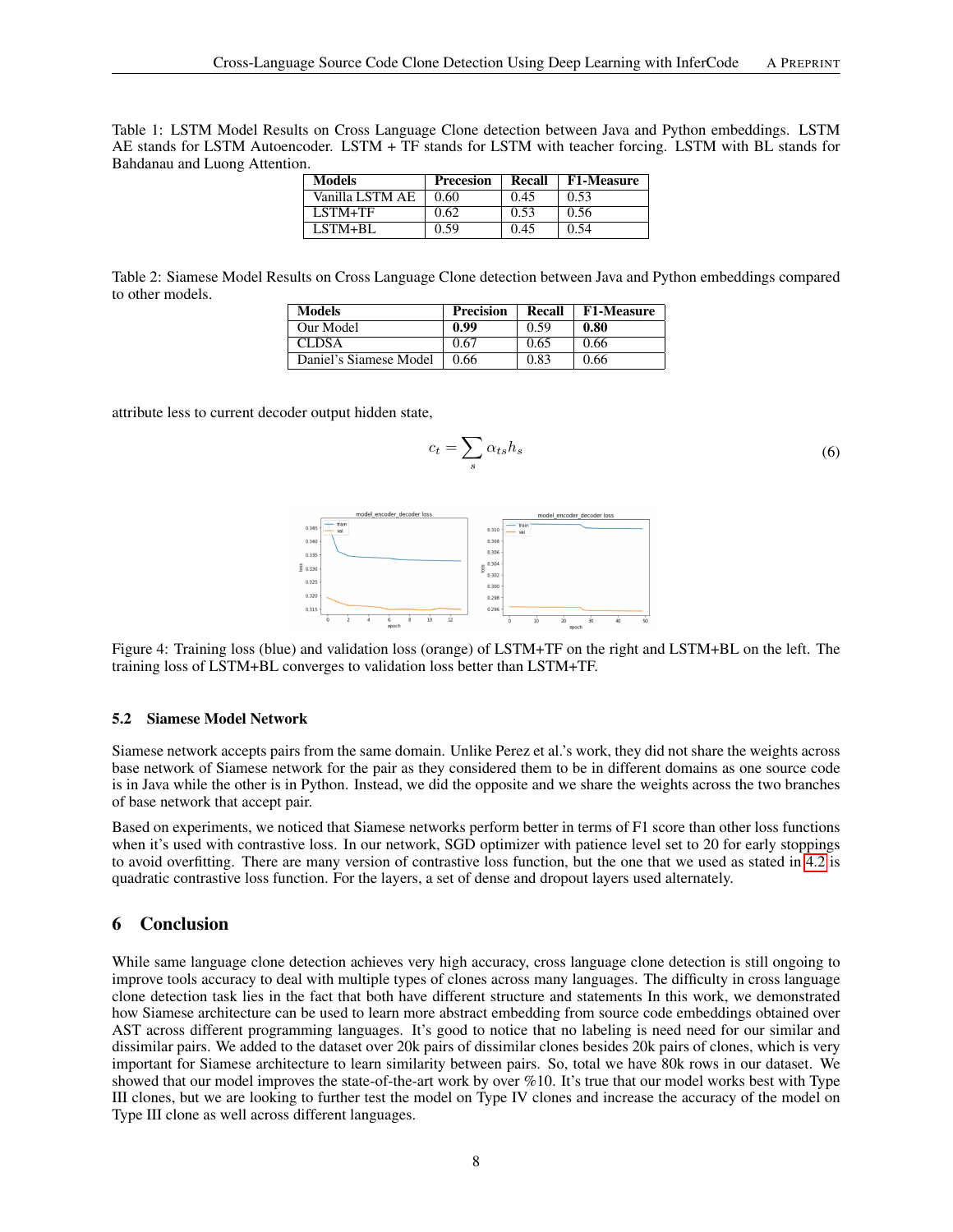#### References

- <span id="page-8-0"></span>[1] V. Saini, F. Farmahinifarahani, Y. Lu, P. Baldi, and C. V. Lopes, "Oreo: Detection of clones in the twilight zone," in *Proceedings of the 2018 26th ACM Joint Meeting on European Software Engineering Conference and Symposium on the Foundations of Software Engineering*, 2018, pp. 354–365.
- <span id="page-8-1"></span>[2] H. Sajnani, V. Saini, J. Svajlenko, C. K. Roy, and C. V. Lopes, "Sourcerercc: Scaling code clone detection to big-code," in *Proceedings of the 38th International Conference on Software Engineering*, 2016, pp. 1157–1168.
- <span id="page-8-2"></span>[3] T. Kamiya, S. Kusumoto, and K. Inoue, "Ccfinder: A multilinguistic token-based code clone detection system for large scale source code," *IEEE Transactions on Software Engineering*, vol. 28, no. 7, pp. 654–670, 2002.
- <span id="page-8-3"></span>[4] D. Perez and S. Chiba, "Cross-language clone detection by learning over abstract syntax trees," in *2019 IEEE/ACM 16th International Conference on Mining Software Repositories (MSR)*. IEEE, 2019, pp. 518–528.
- <span id="page-8-4"></span>[5] K. W. Nafi, T. S. Kar, B. Roy, C. K. Roy, and K. A. Schneider, "Clcdsa: cross language code clone detection using syntactical features and api documentation," in *2019 34th IEEE/ACM International Conference on Automated Software Engineering (ASE)*. IEEE, 2019, pp. 1026–1037.
- <span id="page-8-5"></span>[6] X. Wu, L. Qin, B. Yu, X. Xie, L. Ma, Y. Xue, Y. Liu, and J. Zhao, "How are deep learning models similar? an empirical study on clone analysis of deep learning software," in *Proceedings of the 28th International Conference on Program Comprehension*, 2020, pp. 172–183.
- <span id="page-8-6"></span>[7] B. S. Baker, "A program for identifying duplicated code," *Computing Science and Statistics*, pp. 49–49, 1993.
- <span id="page-8-7"></span>[8] I. D. Baxter, A. Yahin, L. Moura, M. Sant'Anna, and L. Bier, "Clone detection using abstract syntax trees," in *Proceedings. International Conference on Software Maintenance (Cat. No. 98CB36272)*. IEEE, 1998, pp. 368–377.
- <span id="page-8-8"></span>[9] G. A. Di Lucca, M. Di Penta, and A. R. Fasolino, "An approach to identify duplicated web pages," in *Proceedings 26th Annual International Computer Software and Applications*. IEEE, 2002, pp. 481–486.
- <span id="page-8-9"></span>[10] A. Sæbjørnsen, J. Willcock, T. Panas, D. Quinlan, and Z. Su, "Detecting code clones in binary executables," in *Proceedings of the eighteenth international symposium on Software testing and analysis*, 2009, pp. 117–128.
- <span id="page-8-10"></span>[11] J. Krinke, "Identifying similar code with program dependence graphs," in *Proceedings Eighth Working Conference on Reverse Engineering*. IEEE, 2001, pp. 301–309.
- <span id="page-8-11"></span>[12] C. K. Roy and J. R. Cordy, "Benchmarks for software clone detection: A ten-year retrospective," in *2018 IEEE 25th International Conference on Software Analysis, Evolution and Reengineering (SANER)*. IEEE, 2018, pp. 26–37.
- <span id="page-8-12"></span>[13] M. Lei, H. Li, J. Li, N. Aundhkar, and D.-K. Kim, "Deep learning application on code clone detection: A review of current knowledge," *Journal of Systems and Software*, vol. 184, p. 111141, 2022.
- <span id="page-8-13"></span>[14] S. Bellon, R. Koschke, G. Antoniol, J. Krinke, and E. Merlo, "Comparison and evaluation of clone detection tools," *IEEE Transactions on software engineering*, vol. 33, no. 9, pp. 577–591, 2007.
- <span id="page-8-14"></span>[15] C. K. Roy and J. R. Cordy, "A survey on software clone detection research," *Queen's School of Computing TR*, vol. 541, no. 115, pp. 64–68, 2007.
- <span id="page-8-15"></span>[16] J. Svajlenko, J. F. Islam, I. Keivanloo, C. K. Roy, and M. M. Mia, "Towards a big data curated benchmark of inter-project code clones," in *2014 IEEE International Conference on Software Maintenance and Evolution*. IEEE, 2014, pp. 476–480.
- <span id="page-8-16"></span>[17] C. K. Roy and J. R. Cordy, "Near-miss function clones in open source software: an empirical study," *Journal of Software Maintenance and Evolution: Research and Practice*, vol. 22, no. 3, pp. 165–189, 2010.
- <span id="page-8-17"></span>[18] C. K. Roy, M. F. Zibran, and R. Koschke, "The vision of software clone management: Past, present, and future (keynote paper)," in *2014 Software Evolution Week-IEEE Conference on Software Maintenance, Reengineering, and Reverse Engineering (CSMR-WCRE)*. IEEE, 2014, pp. 18–33.
- <span id="page-8-18"></span>[19] N. D. Bui, Y. Yu, and L. Jiang, "Infercode: Self-supervised learning of code representations by predicting subtrees," in *2021 IEEE/ACM 43rd International Conference on Software Engineering (ICSE)*. IEEE, 2021, pp. 1186–1197.
- <span id="page-8-19"></span>[20] L. Mou, G. Li, L. Zhang, T. Wang, and Z. Jin, "Convolutional neural networks over tree structures for programming language processing," in *Thirtieth AAAI Conference on Artificial Intelligence*, 2016.
- <span id="page-8-20"></span>[21] L. Mou, H. Peng, G. Li, Y. Xu, L. Zhang, and Z. Jin, "Discriminative neural sentence modeling by tree-based convolution," *arXiv preprint arXiv:1504.01106*, 2015.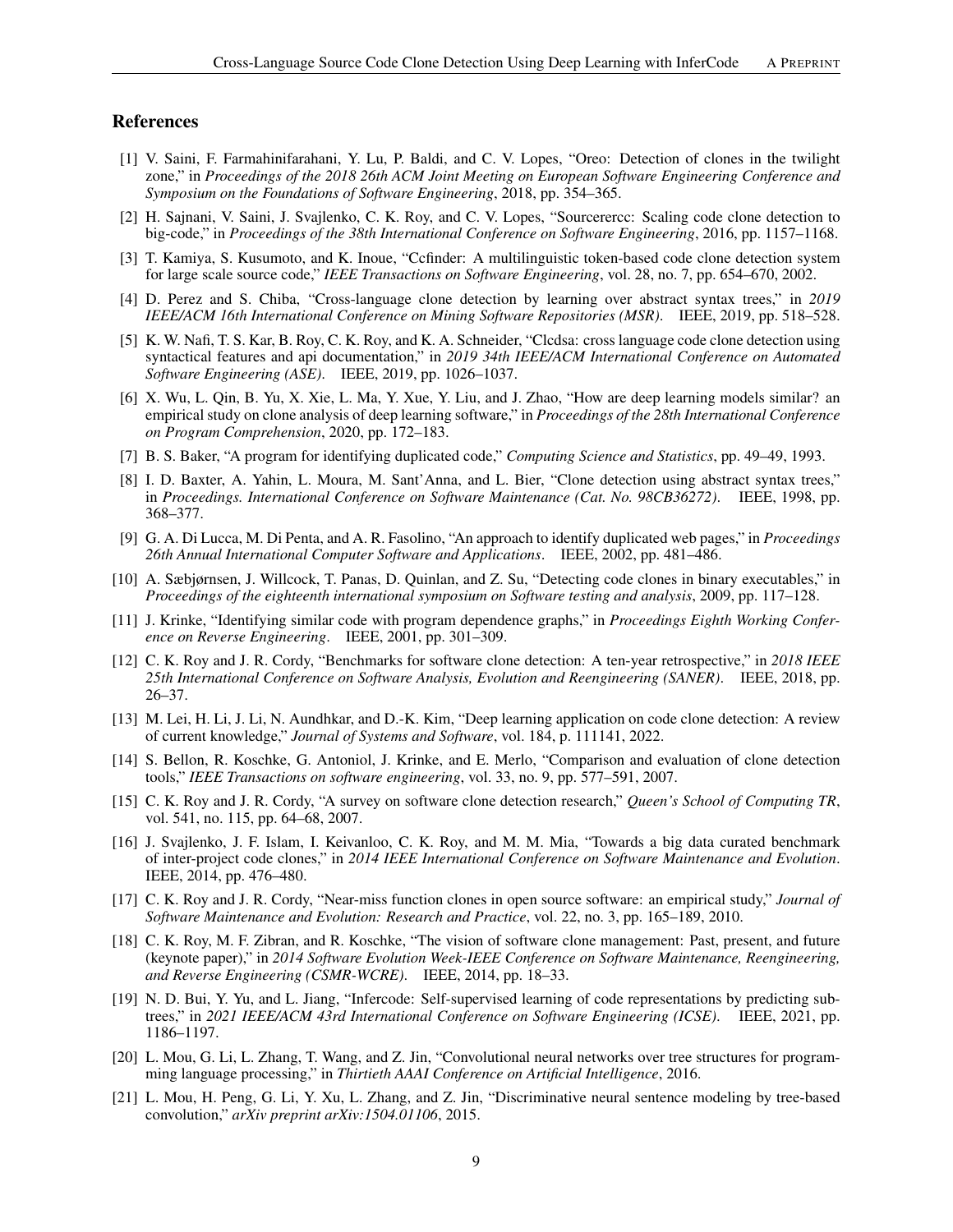- <span id="page-9-0"></span>[22] D. Rattan, R. Bhatia, and M. Singh, "Software clone detection: A systematic review," *Information and Software Technology*, vol. 55, no. 7, pp. 1165–1199, 2013.
- <span id="page-9-1"></span>[23] M. I. Azeem, F. Palomba, L. Shi, and Q. Wang, "Machine learning techniques for code smell detection: A systematic literature review and meta-analysis," *Information and Software Technology*, vol. 108, pp. 115–138, 2019.
- <span id="page-9-2"></span>[24] E. V. de Paulo Sobrinho, A. De Lucia, and M. de Almeida Maia, "A systematic literature review on bad smells–5 w's: which, when, what, who, where," *IEEE Transactions on Software Engineering*, vol. 47, no. 1, pp. 17–66, 2018.
- <span id="page-9-3"></span>[25] W. Wang, G. Li, B. Ma, X. Xia, and Z. Jin, "Detecting code clones with graph neural network and flowaugmented abstract syntax tree," in *2020 IEEE 27th International Conference on Software Analysis, Evolution and Reengineering (SANER)*. IEEE, 2020, pp. 261–271.
- <span id="page-9-4"></span>[26] M. Said Elsayed, N.-A. Le-Khac, S. Dev, and A. D. Jurcut, "Network anomaly detection using lstm based autoencoder," in *Proceedings of the 16th ACM Symposium on QoS and Security for Wireless and Mobile Networks*, 2020, pp. 37–45.
- <span id="page-9-5"></span>[27] I. Sutskever, O. Vinyals, and Q. V. Le, "Sequence to sequence learning with neural networks," *Advances in neural information processing systems*, vol. 27, 2014.
- <span id="page-9-6"></span>[28] E. Raff, J. Barker, J. Sylvester, R. Brandon, B. Catanzaro, and C. K. Nicholas, "Malware detection by eating a whole exe," in *Workshops at the Thirty-Second AAAI Conference on Artificial Intelligence*, 2018.
- <span id="page-9-7"></span>[29] G. Soyalp, A. Alar, K. Ozkanli, and B. Yildiz, "Improving text classification with transformer," in *2021 6th International Conference on Computer Science and Engineering (UBMK)*. IEEE, 2021, pp. 707–712.
- <span id="page-9-8"></span>[30] M. A. Nishi and K. Damevski, "Scalable code clone detection and search based on adaptive prefix filtering," *Journal of Systems and Software*, vol. 137, pp. 130–142, 2018.
- <span id="page-9-9"></span>[31] J. Svajlenko and C. K. Roy, "Bigcloneeval: A clone detection tool evaluation framework with bigclonebench," in *2016 IEEE international conference on software maintenance and evolution (ICSME)*. IEEE, 2016, pp. 596–600.
- <span id="page-9-10"></span>[32] A. Goffi, A. Gorla, A. Mattavelli, M. Pezzè, and P. Tonella, "Search-based synthesis of equivalent method sequences," in *Proceedings of the 22nd ACM SIGSOFT International Symposium on Foundations of Software Engineering*, 2014, pp. 366–376.
- <span id="page-9-11"></span>[33] K. Kontogiannis, "Evaluation experiments on the detection of programming patterns using software metrics," in *Proceedings of the Fourth Working Conference on Reverse Engineering*. IEEE, 1997, pp. 44–54.
- <span id="page-9-12"></span>[34] J. Mayrand, C. Leblanc, and E. Merlo, "Experiment on the automatic detection of function clones in a software system using metrics." in *icsm*, vol. 96, 1996, p. 244.
- <span id="page-9-13"></span>[35] J.-F. Patenaude, E. Merlo, M. Dagenais, and B. Lague, "Extending software quality assessment techniques to java systems," in *Proceedings Seventh International Workshop on Program Comprehension*. IEEE, 1999, pp. 49–56.
- <span id="page-9-14"></span>[36] U. Alon, S. Brody, O. Levy, and E. Yahav, "code2seq: Generating sequences from structured representations of code," *arXiv preprint arXiv:1808.01400*, 2018.
- <span id="page-9-15"></span>[37] U. Alon, M. Zilberstein, O. Levy, and E. Yahav, "code2vec: Learning distributed representations of code," *Proceedings of the ACM on Programming Languages*, vol. 3, no. POPL, pp. 1–29, 2019.
- <span id="page-9-16"></span>[38] R. Compton, E. Frank, P. Patros, and A. Koay, "Embedding java classes with code2vec: Improvements from variable obfuscation," in *Proceedings of the 17th International Conference on Mining Software Repositories*, 2020, pp. 243–253.
- <span id="page-9-17"></span>[39] S. Hochreiter and J. Schmidhuber, "Long short-term memory," *Neural computation*, vol. 9, no. 8, pp. 1735–1780, 1997.
- <span id="page-9-18"></span>[40] P. Bulychev and M. Minea, "Duplicate code detection using anti-unification," in *Proceedings of the Spring/Summer Young Researchers' Colloquium on Software Engineering*, no. 2, 2008.
- <span id="page-9-19"></span>[41] L. Jiang, G. Misherghi, Z. Su, and S. Glondu, "Deckard: Scalable and accurate tree-based detection of code clones," in *29th International Conference on Software Engineering (ICSE'07)*. IEEE, 2007, pp. 96–105.
- <span id="page-9-20"></span>[42] J. Bromley, I. Guyon, Y. LeCun, E. Säckinger, and R. Shah, "Signature verification using a" siamese" time delay neural network," *Advances in neural information processing systems*, vol. 6, 1993.